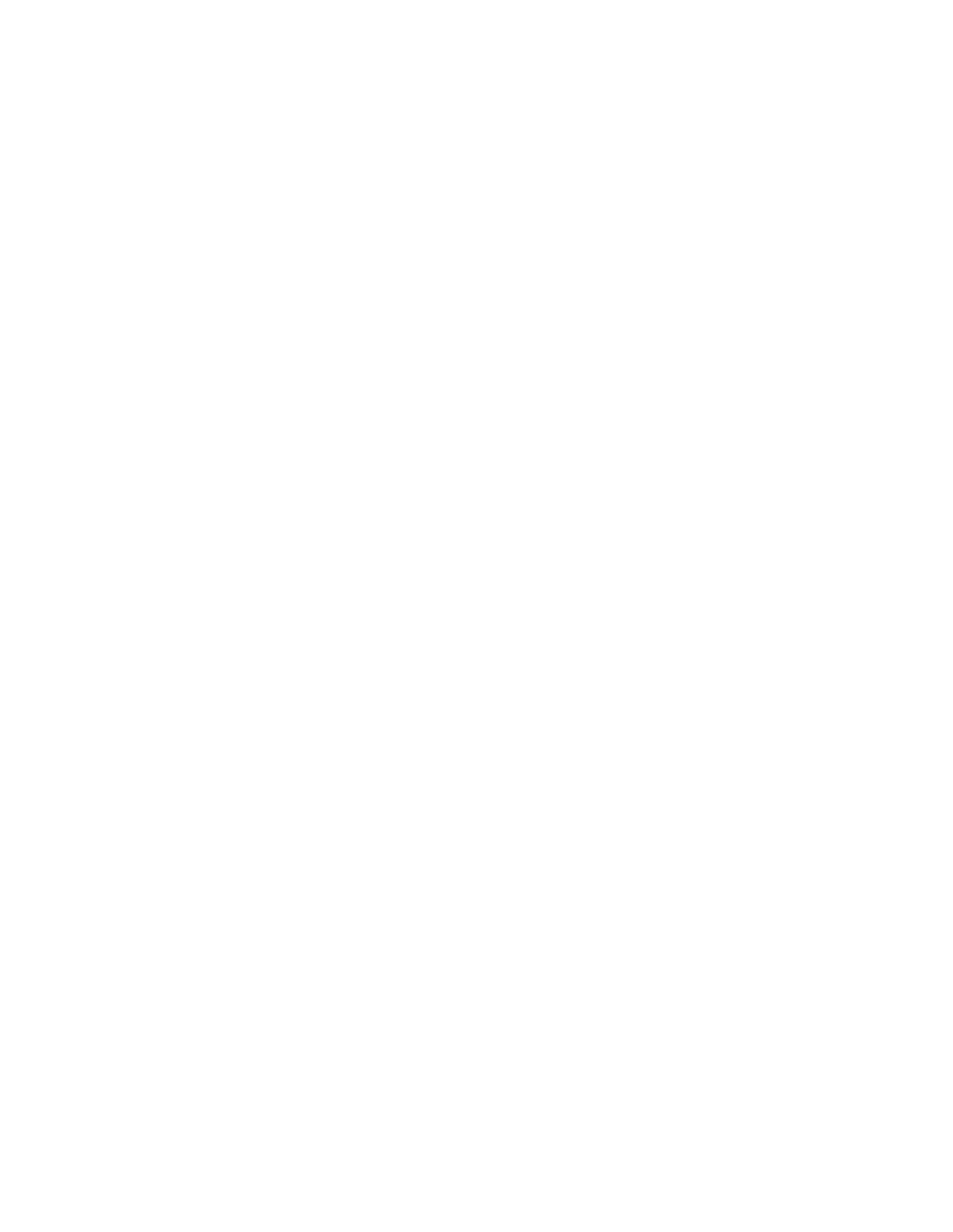### **I. INTRODUCTION**

There are few things that Christians struggle with more than knowing God's will. Sometimes it seems like God provides clear guidance to other people, but our personal search for clarity on hearing God's voice can be difficult, full of uncertainty, and downright confusing. What are we to do then? Give up? Pray harder? Just make a decision and hope for the best? With big decisions such as choosing a career, getting married, going to the mission field, making significant healthcare choices, planning financially and so on, we may feel the need to know "for sure" before we can move forward. Unfortunately, as hard as we try, "for sure" often seems like an impossible standard. Is "for sure" even the right goal? Is that what God asks us to do? To know "for sure" how our health or career will turn out 20 years from now? In a simple answer, no. He wants us to seek Him and His direction and then trust Him as we move forward in faith.

This document is designed to help think through the factors involved in making wise, biblically-based decisions. We will not provide a sure-fire way to know the "right" choice to make in every decision. There also isn't any quick and easy three-step-method for knowing the future or never making a mistake. We hope this document will bring out both the obvious and subtle factors that affect decision making. Our goal is to encourage a right relationship with God while seeking His guidance.

#### **II. TAKING A STEP BACK BEFORE WE MOVE FORWARD**

Many readers will want to rush right to the conclusion of the matter.... "OK, do I buy a car now or wait longer?" Should I homeschool my son?" "Should I accept this job offer?" However, we will start by backing up and looking at common assumptions about discerning God's will as we seek to make decisions. We will address the following important concepts.

- Faith and Godly Wisdom in Decision Making
- Balancing Faith and Godly Wisdom
- Using Scripture Accurately and In Context
- Freedom and Responsibility

#### **A. Faith and Godly Wisdom in Decision Making.**

As believers we *"walk by faith, not by sight" (2 Cor. 5:7)*. In the context of this paper, we are referring to faith as "believing in, trusting in, and clinging to God." For example, we believe that His promises are true and that He will fulfill what He has committed to do in our lives as well as in the world (*Phil. 1:6*). This includes His ability to do *"exceeding abundantly above all that we ask or think…" (Eph. 3:20)*. However, it is important to note that walking by faith does not mean we feel absolutely certain about something or that we have a guarantee things will turn out like we plan. Faith is faith precisely because we don't have complete certainty or knowledge of the future. Rather, we believe in, trust in, and cling to God as He walks with us through life. In this context, faith is trusting God through the

uncertainty. *Heb. 11:1, "Now faith is the substance of things hoped for, the evidence of things not seen."*  It is God's design and desire that we hold to the certainty of His character and nature instead of having complete certainty in our life circumstances. *Heb. 11:6, "But without faith it is impossible to please him: for he that cometh to God must believe that he is, and that he is a rewarder of them that diligently seek him."*

Faith is trusting God through the uncertainty.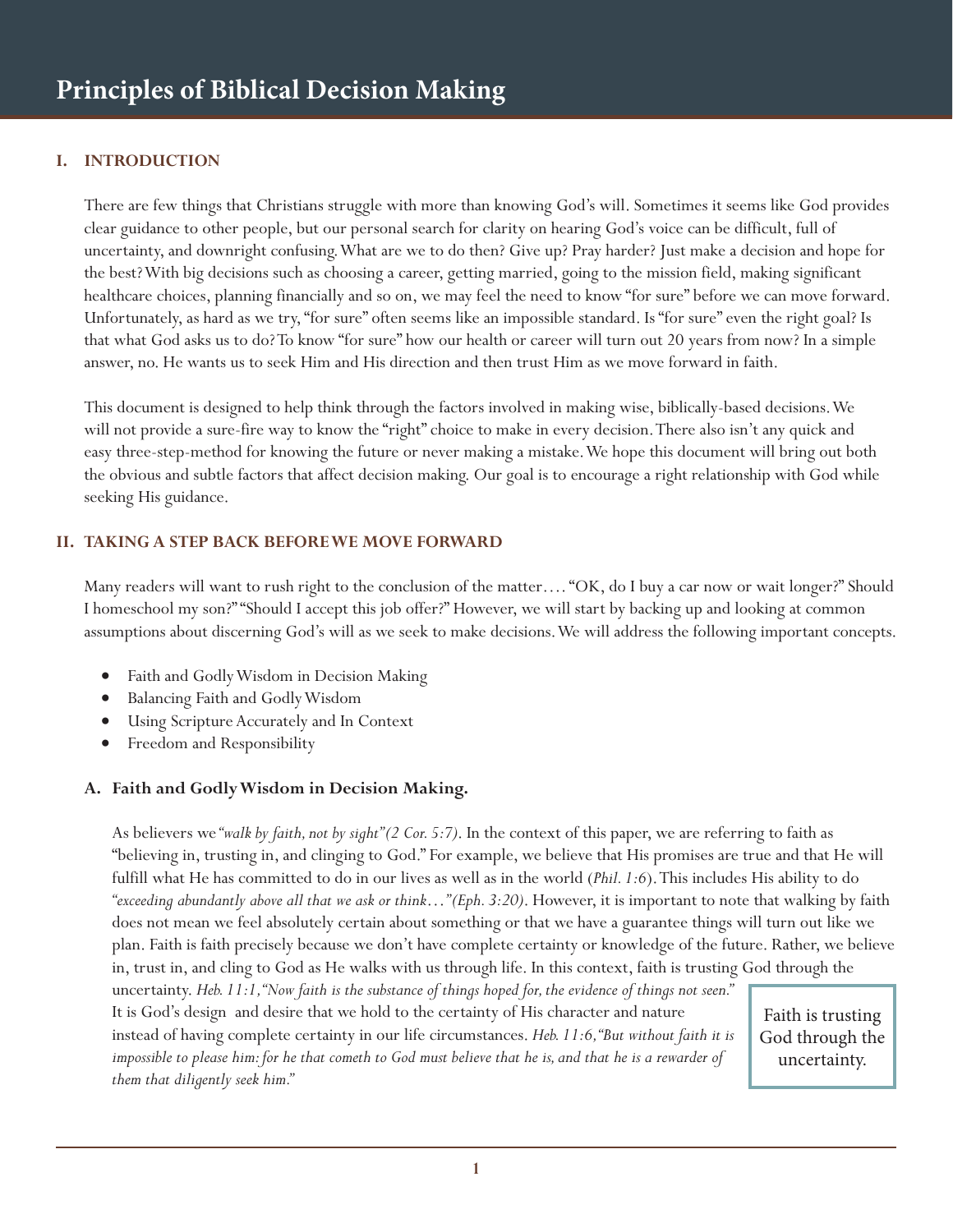In the context of this paper, we refer to godly wisdom as applying the mind of Christ (*1 Cor. 2:16*) to discern how to work through life. This kind of wisdom is the godly use of knowledge which will grow and develop as an individual walks with the Lord. Godly wisdom begins with the foundation of viewing God with reverential fear, as noted in *Prov. 9:10, "The fear of the Lord is the beginning of wisdom: and the knowledge of the holy is understanding."* Godly wisdom is grounded on the specific teachings and principles of the Word and the guidance of the Holy Spirit. It will help us learn from life experiences, good counsel, and sound reasoning processes in order to mature our judgment (*Heb. 5:14*). We seek to continue to grow in godly wisdom, but we realize we will not arrive at perfect wisdom or understanding this side of Heaven. While some may think godly wisdom is simply common sense, it often goes well beyond it. Godly wisdom is the opposite of foolishness and shows that one's thinking has been made right by the Word of God. God willingly and freely gives wisdom to us when we ask in faith (*Jas. 1:5-6*). However, remember God said He will provide us with wisdom, not complete certainty or even the awareness of this wisdom. Many people ask God for wisdom, but they are really seeking to know something "for sure."

We must also be mindful of and avoid worldly wisdom. Often worldly wisdom may make sense to our human nature, while godly wisdom may go against our human nature. For example, living in humility, being forgiving, showing grace and so on are not sensible from a secular standpoint. Because of this, godly wisdom is often rejected outright by unbelievers. Note how the Apostle Paul highlights the stark contrast between godly and worldly wisdom:

*1 Cor. 1:18-20, "For the preaching of the cross is to them that perish foolishness; but unto us which are saved it is the power of God. For it is written, I will destroy the wisdom of the wise, and will bring to nothing the understanding of the prudent. Where is the wise? where is the scribe? where is the disputer of this world? hath not God made foolish the wisdom of this world?"*

Paul wanted his listeners to differentiate the wisdom of God from the wisdom of the world. This can be done through knowing God intimately, listening to His Word, and following the direction of the Holy Spirit. As Jesus said in *John 10:27, "My sheep hear my voice, and I know them, and they follow me:*" We learn to know His voice through Scripture. The Word provides us with direction about God's ways and *"is a discerner of the thoughts and intents of the heart (Heb. 4:12)."* The Word also tells us that the Holy Spirit gives the believer spiritual discernment to understand godly wisdom apart from worldly wisdom.

*1 Cor. 2:12-14, "Now we have received, not the spirit of the world, but the spirit which is of God; that we might know the things that are freely given to us of God. Which things also we speak, not in the words which man's wisdom teacheth, but which the Holy Ghost teacheth; comparing spiritual things with spiritual. But the natural man receiveth not the things of the Spirit of God: for they are foolishness unto him: neither can he know them, because they are spiritually discerned."*

By learning to hear God's voice through the Scripture and the Holy Spirit living in us, we learn to love the things He loves and hate the things He hates. By cultivating this mind of Christ and seeking after Godly wisdom, we can walk wisely in all aspects of our life, including decision making.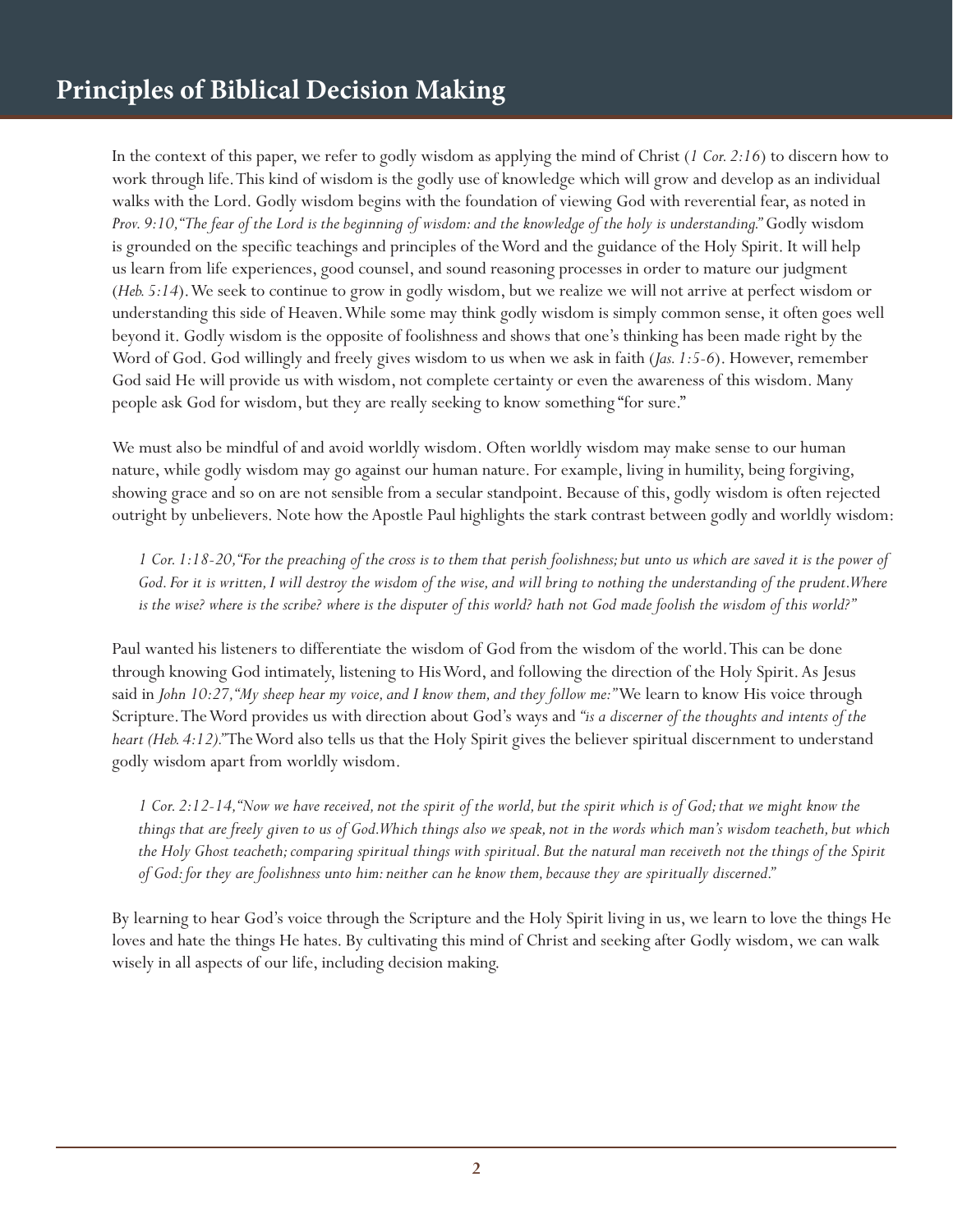#### **B. The Balance of Faith and Godly Wisdom.**

Faith and godly wisdom are foundational elements of the Christian life. It is essential to recognize that Scripture never pits faith against godly wisdom in an "either-or" fashion. Rather, faith and godly wisdom are viewed as cooccurring and in harmony with each other. God is ultimately the source and focus of both and they can, and should, be used together in the decision-making process. In fact, while faith and godly wisdom are distinct in some ways, it is important to view them as highly interrelated. Consequently, the person who is strong in faith will walk in godly wisdom, and the person who is strong in godly wisdom will walk in faith.

Our Heavenly Father desires for us to walk in the "way of wisdom" and also promises that He will lead us in right paths. *Prov. 4:11-13, "I have taught thee in the way of wisdom; I have led thee in right paths. When thou goest, thy steps shall not be straitened; and when thou runnest, thou shalt not stumble. Take fast hold of instruction; let her not go: keep her; for she is thy life."* By faith, we trust Him to lead us. *Prov.3:5-6, "Trust in the Lord with all thine heart; and lean not unto thine own understanding. In all thy ways acknowledge him, and he shall direct thy paths."* 

Faith and godly wisdom both flow from God and are designed to work in harmony. Unfortunately, human beings tend to move toward imbalance instead of fully incorporating both. God is aware of these tendencies and addresses them in *1 Corinthians* where Paul challenged the people to avoid relying too heavily on either human knowledge or supernatural signs.

*1 Cor. 1:22-25, "For the Jews require a sign, and the Greeks seek after wisdom: But we preach Christ crucified, unto the Jews a stumblingblock, and unto the Greeks foolishness; But unto them which are called, both Jews and Greeks, Christ the power of God, and the wisdom of God. Because the foolishness of God is wiser than men; and the weakness of God is stronger than men."*

Paul speaks of how both Jews and Greeks missed the opportunity to know Christ because of their expectations. The Jews demanded miraculous signs while the Greeks fell prey to the pride of human reasoning. Both groups allowed their assumptions to blind them to God's plan. Likewise, we too must not limit God nor believe we can control how He should direct us. Note the errors listed below and think about which you tend toward.

- 1. Over-spiritualizing and devaluing godly wisdom Some individuals tend to over-spiritualize and over-interpret coincidences and benign actions. They may have a tendency to look for signs or rely on their emotions as they make decisions. They may also force their own meaning on the Scripture they read.
- 2. Relying on worldly wisdom and devaluing walking by faith Some people rely too heavily on logic, facts, knowledge, education, and personal experiences when making decisions. They may have difficulty walking by faith because it doesn't always "make sense."

**Note:** Some people tend toward going back and forth between the two extremes, while missing the middle which incorporates both faith and Godly wisdom together.

| Error 1             | Goal         | Error 2           |
|---------------------|--------------|-------------------|
| Over-spiritualizing | Faith &      | Relying on        |
| & devaluing         | godly wisdom | worldly wisdom    |
| wisdom              |              | & devaluing faith |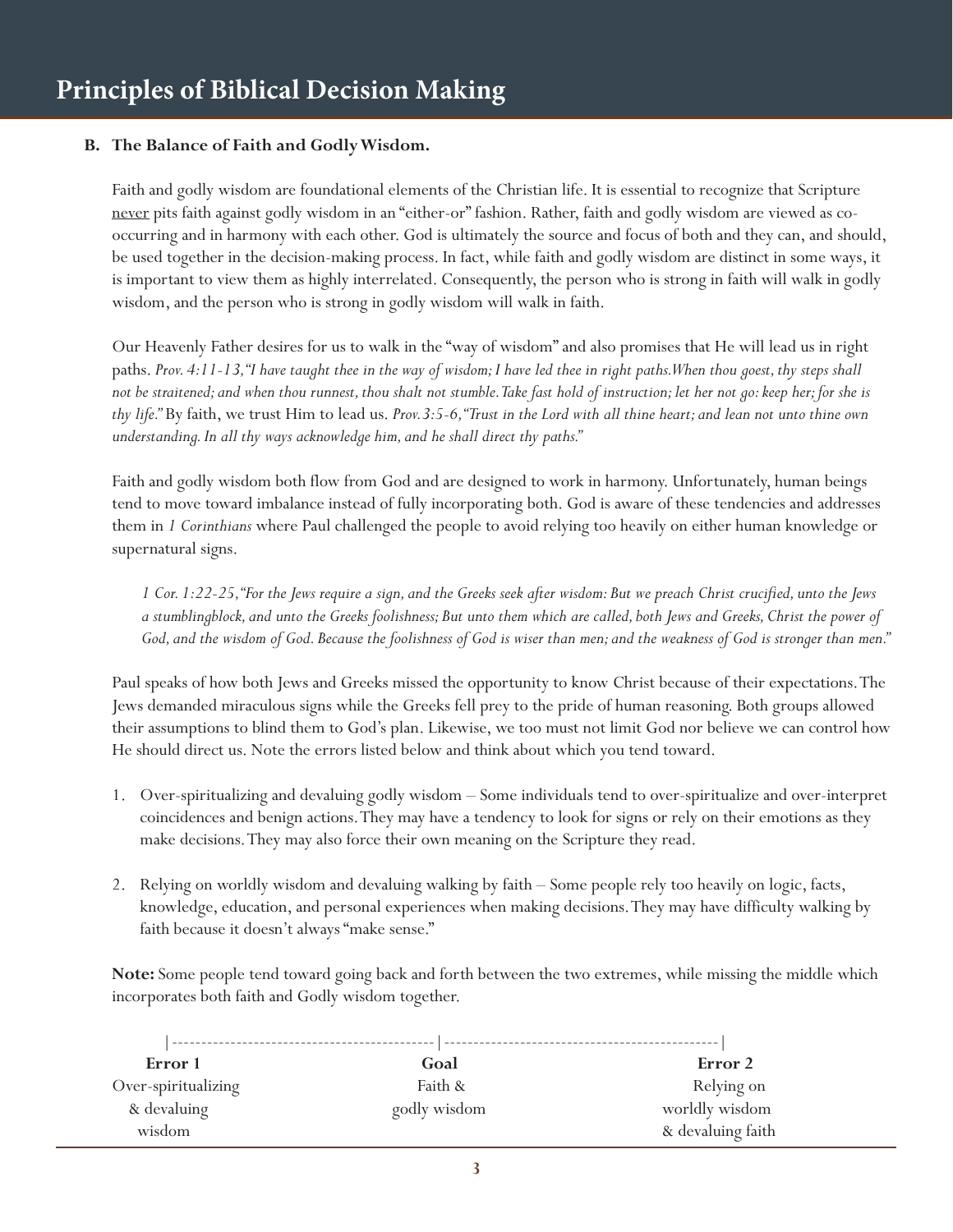In the book *Mere Christianity*, C.S. Lewis addressed the issue of the human tendency toward extremes and provided a solution:

*"I feel a strong desire to tell you - and I expect you feel a strong desire to tell me - which of these two errors is the worse. That is the devil getting at us. He always sends errors into the world in pairs - pairs of opposites. And he always encourages us to spend a lot of time thinking which is the worse. You see why, of course? He relies on your extra dislike of the one error to draw you gradually into the opposite one. But do not let us be fooled. We have to keep our eyes on the goal and go straight through between both errors. We have no other concern than that with either of them."*

#### **C. Using Scripture Accurately and In Context.**

The Bible contains all of the guidance necessary for us to find salvation and live a life that is pleasing to God (*2 Pet. 1:2-4*). When we read and follow the Word, we can be assured we are doing what God desires for our lives. Remember it is important to take the whole counsel of the Word together (*Acts 20:27*). The holy Word of God should not be used haphazardly or to prove our point. We must take from the Scripture what it actually says and not what we want it to say. We must not superimpose our own meanings onto it but must take it in context. When we are seeking guidance from the Word during a time of decision making, we may be especially prone to the errors of inserting our own meanings into what we read. We need to "rightly divide the word of truth" if we are to glean God's guidance from it (*2 Tim. 2:15*).

Some helpful questions to ask when seeking guidance from the Word:

- To whom was this text originally written?
- Who was the author and for what purpose did he write?
- What does the text say?
- What words do I need to look up so I know the actual meaning of the words in this passage?
- How does this text fit in the context of my life today?

Some areas of caution to be aware of when reading the Bible, especially while seeking God's direction:

- Reading too much meaning into vague Scriptures.
- Superimposing specific meanings onto Scriptures. For example, reading the word "go" in a verse and believing it automatically was an affirmative answer to the question, "Should I go to college?"
- Seeking Scripture to support a pre-conceived idea.
- Relying too heavily on any kind of "mystical" use of the Bible such as repeatedly flipping the Bible open for a specific answer.
- Over-emphasizing the need for signs or believing God must provide a sign.
- Basing a decision solely on one thing that opens in the Bible.
- Taking verses out of context.
- Not using godly wisdom or wise counsel.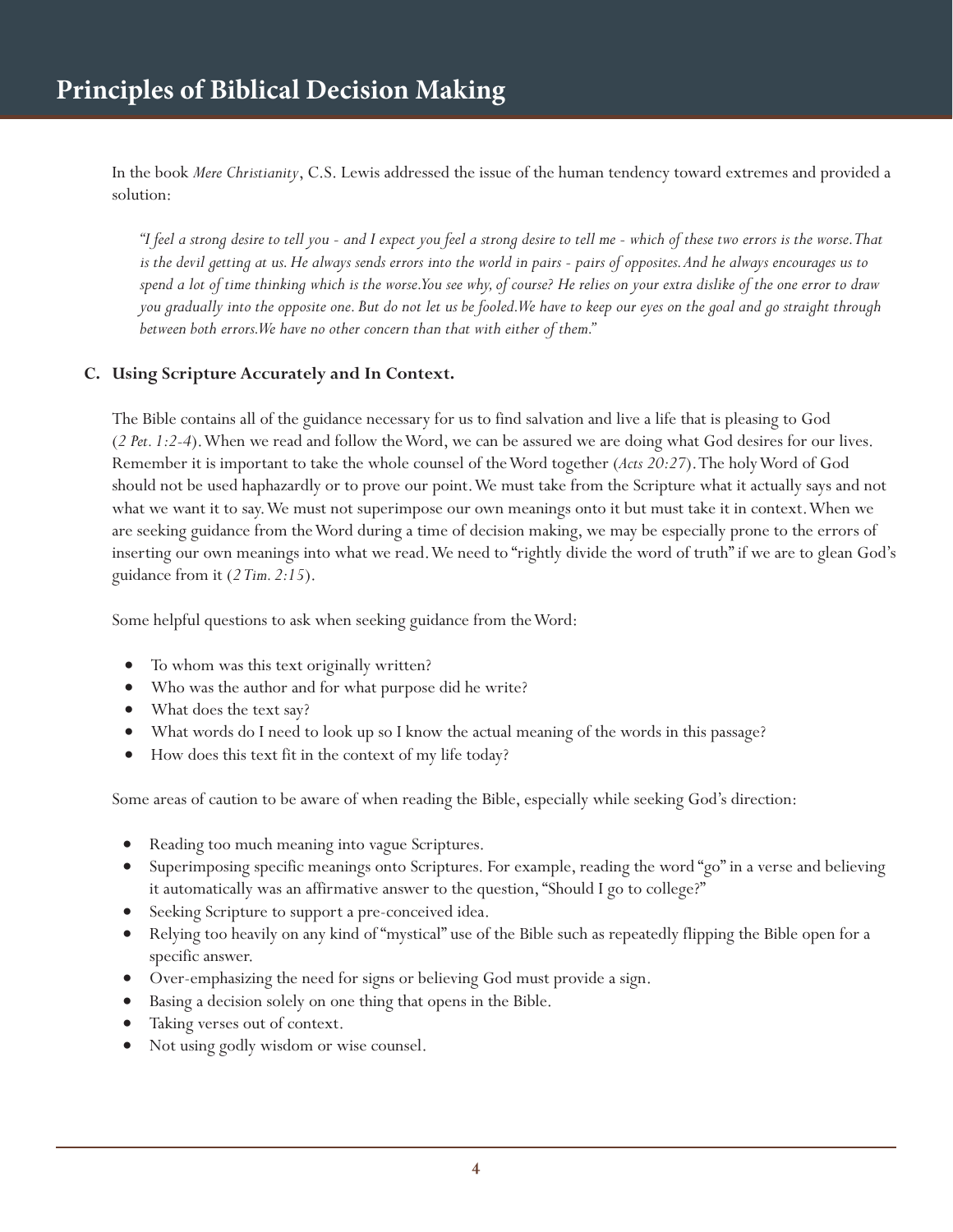Some Notes about Signs:

We affirm God can speak to His children however He chooses. Some people report situations when they were given a sign to confirm or reinforce a decision. These situations are very memorable. Certainly there are examples of this in the Scripture including Gideon and the fleeces, Daniel and the interpretation of dreams, Paul receiving visions from God, the angel Gabriel visiting Joseph and Mary, etc. However, we must remember there are even more examples of times when miraculous signs like this did not occur and yet God was still present. We tend to emphasize the spectacular and miss the way God quietly works in the day to day. We must discern from these biblical examples whether these incidents should be considered unique or part of the normal, expected Christian experience in our lives.

We may find ourselves hoping for a dramatic sign to give us confidence in a big decision. However, it is more important to *"walk by faith" (2 Cor. 5:7)* through the Word of God, the Holy Spirit's promptings, counsel, and our use of godly wisdom. Our object of faith must be God rather than a sign. A good principle is to seek wisdom from God

rather than a sign. If it seems like a sign has been given, it must be tested against Scripture. Anything from God will not contradict Scripture. We should also stay open to the wise counsel of others and not rush to a conclusion when seeking to determine what God has told us.

Our object of faith must be God rather than a sign.

## **D. Freedom and Responsibility in Decision Making.**

God has given us the freedom and responsibility to make wise decisions that are within the bounds of the Word. In His sovereignty, God has chosen to give human beings a free will, intellect, experiences, examples, and abilities with which to make decisions. God has given man dominion over creation and has asked us to be stewards of it. Sometimes Christians experience significant anguish when they try to identify God's will in circumstances where God gives us the freedom of choice.

Conversely, we must not be cavalier about our choices; decisions have consequences, both positive and negative. As it says in *Gal. 6:7-8, "Be not deceived; God is not mocked: for whatsoever a man soweth, that shall he also reap. For he that soweth to his flesh shall of the flesh reap corruption; but he that soweth to the Spirit shall of the Spirit reap life everlasting."* There are consequences for actions and decisions that can last long into the future. One of the most difficult areas of decision making is balancing freedom and responsibility.

In an effort to depict this balance, the following graphic shows how God has provided the believer with the responsibility to stay away from evil, yet has given us freedom to make choices once we are operating within the safe zone. Picture life as a "canvas." We are commanded to keep our actions responsibly within the canvas of God's principles from His Word and avoid unbiblical behaviors which are outside of the frame. Within the canvas, there is freedom to make many types of decisions. God crafts the decisions we make within His canvas into a beautiful *"workmanship" (Eph. 2:10)* for His glory. This visual can be used to show the balance between freedom and responsibility in decision making.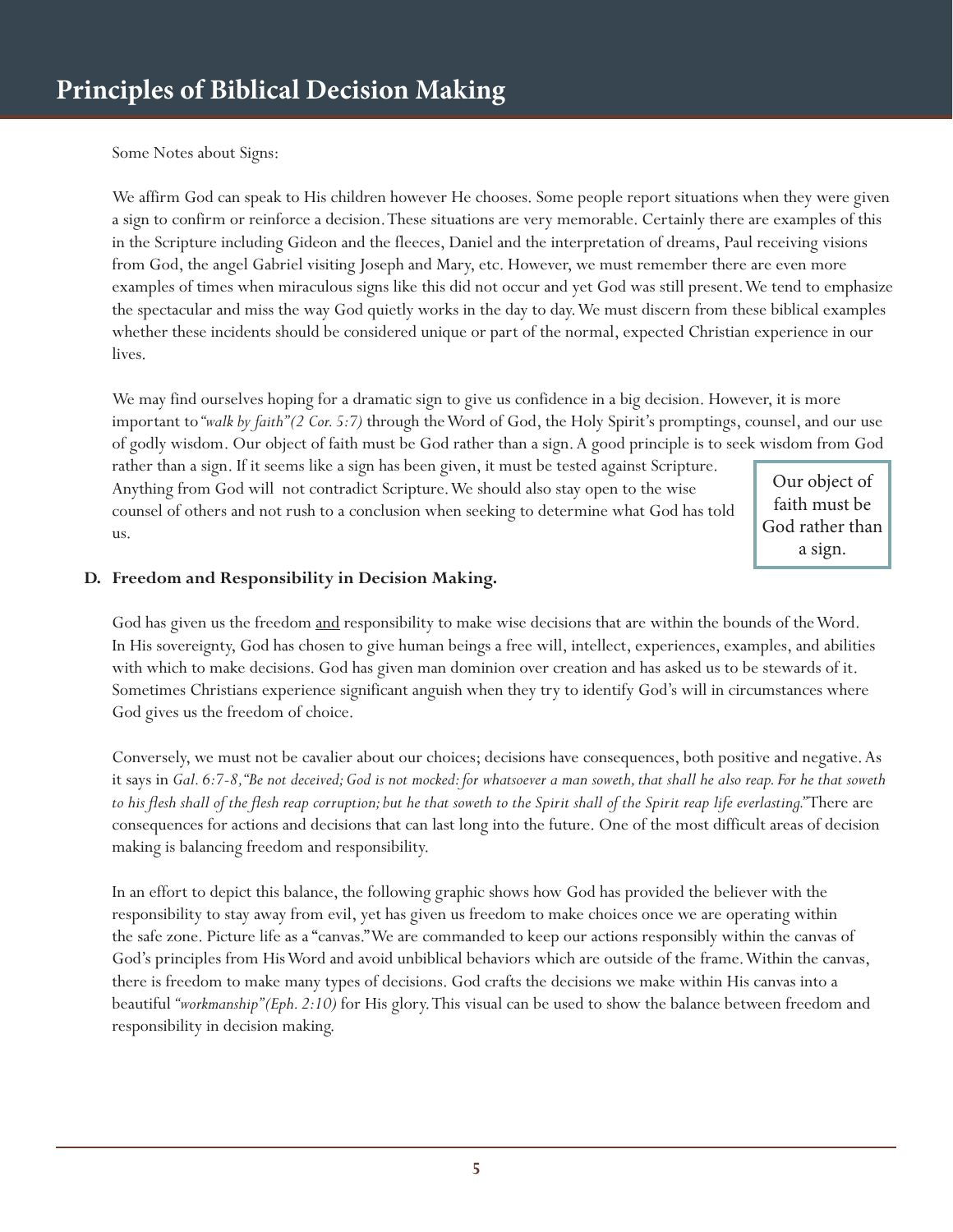# **Principles of Biblical Decision Making**



#### **E. Summary of Section II.**

Because biblical decision making is an important and often challenging task, we must approach it with right thinking. It is critical to view walking by faith and using Godly wisdom as interrelated instead of viewing them as an "either-or" scenario. This distinction will help avoid the twin errors of over-spiritualizing or using worldly wisdom. Interpreting Scripture in context and not depending on signs allows us to rightly divide the Word. Finally, God has given us both the freedom to exercise choice and the responsibility of stewardship according to the tenets of His Word. We are called to balance these two aspects.

#### **III. PRINCIPLES FOR BIBLICAL DECISION MAKING**

As we have discussed the proper lenses to use when viewing biblical decision making, we can move on to several key principles to keep in mind when making decisions. These principles, outlined in the graphic to the right, can provide a framework to help ensure our decisions are being made in a manner which reflects both wisdom and faith.

#### **A. God's Word as the Foundation.**

God's Word provides the foundation for all biblical decision making. Clearly, our life and all of our decisions need to be consistent with what God has revealed in the Word. The Word is a lamp unto our feet and a light unto our path (*Ps. 119:105*). As Jesus challenged His listeners in *John 14:15, "If ye love me, keep my commandments."* 

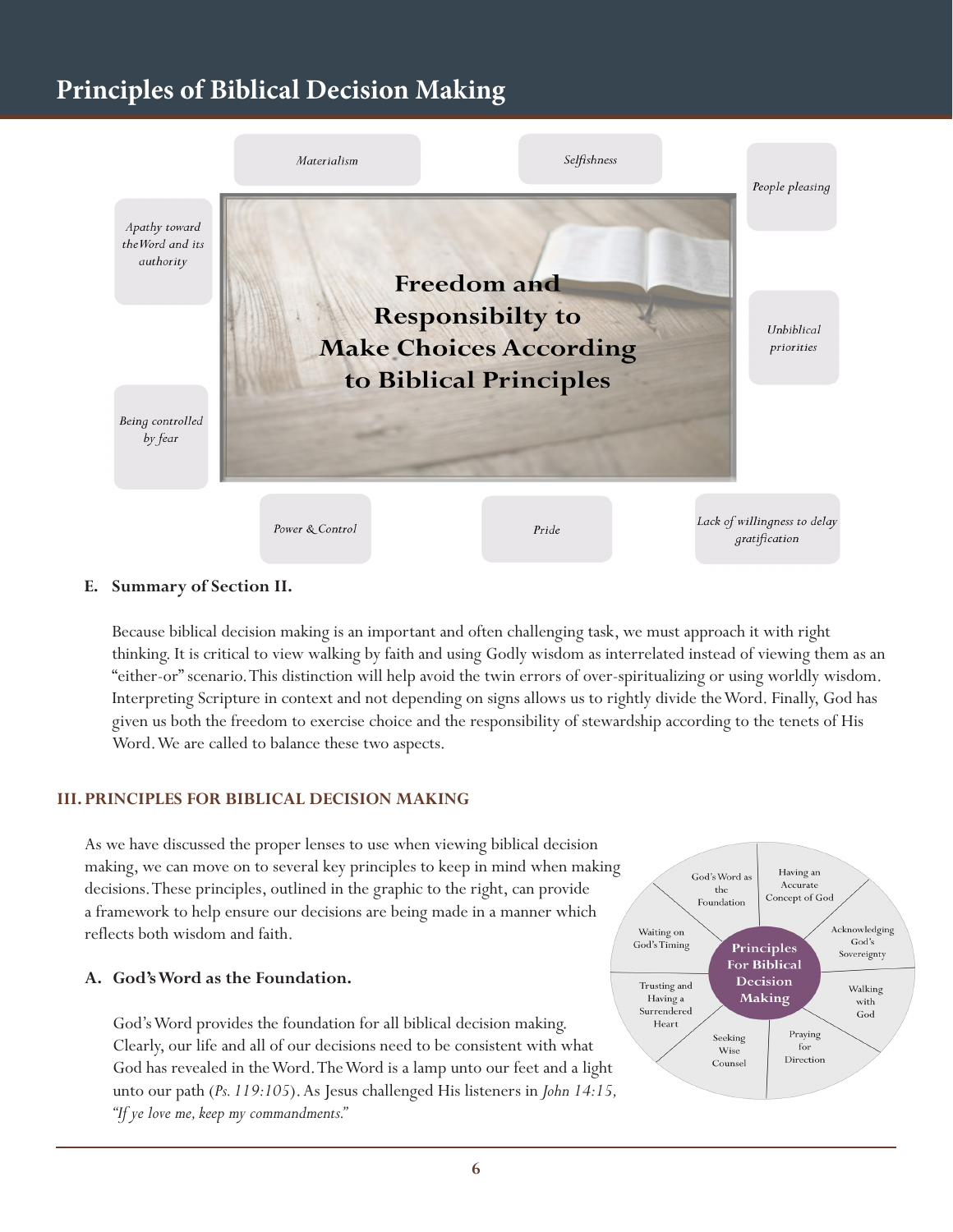# **Principles of Biblical Decision Making**

Through divine inspiration, God's Word was written exactly how He wanted. It is trustworthy and complete. He could have chosen to write it in any way He wanted. He didn't accidentally forget to add information He wanted us to have. This includes information we often wish was in the Bible ranging from when to buy a car, how to make decisions about marriage or a career, or the perfect method to raise teenagers! We do not know why God chose to put some things in the Bible and not others. However, it does seem He is much more interested in our reliance on Him and His Word and who we are becoming than in us feeling completely certain about our circumstances. God desires our faith and trust in Him and His Word throughout our lives over certainty and clarity. Therefore, consider the Bible as authoritative; diligently give attention to reading, meditating, and applying its teachings and principles.

*2 Tim. 3:16-17, "All scripture is given by inspiration of God, and is profitable for doctrine, for reproof, for correction, for instruction in righteousness: That the man of God may be perfect, thoroughly furnished unto all good works."*

*Heb. 4:12, "For the word of God is quick, and powerful, and sharper than any twoedged sword, piercing even to the dividing asunder of soul and spirit, and of the joints and marrow, and is a discerner of the thoughts and intents of the heart."*

The meaning of God's word never changes, and the depth of the Word is marvelously endless. This allows God's word to speak differently to us at different times even though the meaning has not changed. We change and our experiences change. Therefore, we will see meaning and application in God's Word which has always been there but appears new to us as we see it through a different lens of experience. Sometimes we read a passage for encouragement; other times, that same passage will admonish. We may receive a specific message for a certain situation in life or get some general direction or guidance from reading the Word. Sometimes we learn something new; other times, the Word reminds us of something previously learned. We must guard against letting our own preconceived ideas of what we wish or fear the Bible would say to distort the true message of the Word as we apply its principles accurately and in context.

**Application:** Consider how we view the Bible regarding decision making. Do we view it as holding the highest truth and forming the foundation for life? Or do we view it as a "cookbook" or "vending machine" to give us answers when we follow the correct formula? Make sure to spend adequate time reading and studying the Bible for the humble purpose of better understanding who God is and what His principles are.

#### **B. Having an Accurate Concept of God.**

Because of the many scriptures that delineate between the flesh and Spirit (*Rom. 8:1-14*), many wonder how to discern the difference for ourselves. Everyone is susceptible to not discerning the Spirit and the Word of God clearly due to the "cloudy" lenses from which we see the world and God. These lenses develop out of past experiences, our flesh, the impact of influential individuals in our lives, emotional issues, etc. For instance, someone may develop an inaccurate image of God and see Him as emotionally distant and disinterested in his or her life. Or, someone's image of God may be "the God of impossible expectations" leading them to see every Scripture passage as excessively condemning. A distorted God-image leads to difficulty trusting God and submitting to His Word. The key to combating a distorted God image is to test what we believe about God through the whole counsel of the Bible, counsel with others, and prayer. For more resources in this area, please see www.accounseling.org.

**Application:** It's important to spend some time meditating on how we "picture" or perceive God right now. How do we feel He feels toward us? Do we view Him as present and active? Distant or silent? Are these feelings about God consistent with Scripture? It may help to talk with a close friend or mentor about these perceptions of God and get their input on what they hear from us.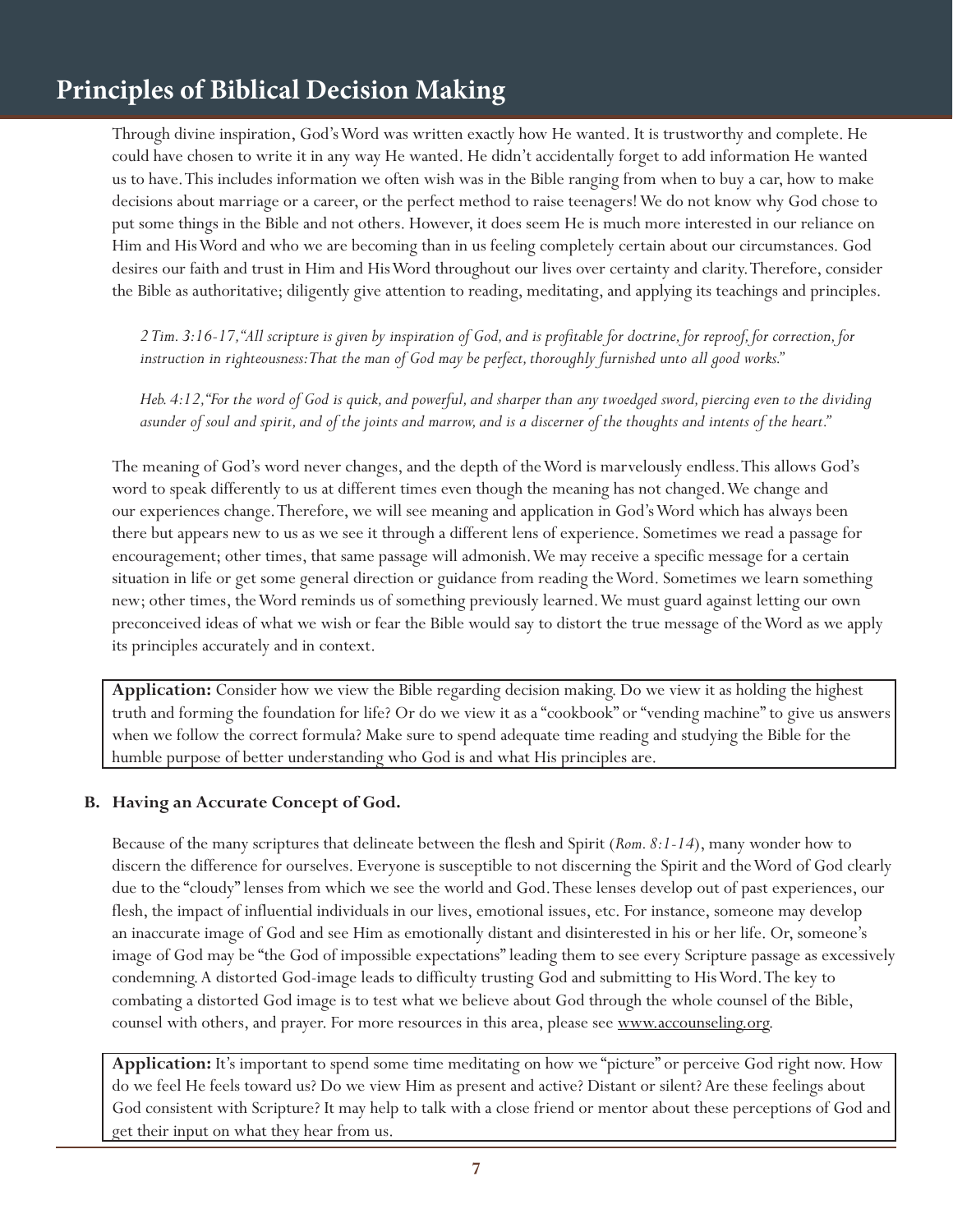### **C. Acknowledging God's Sovereignty.**

God is sovereign. He is all-knowing (omniscient), all powerful (omnipotent), and present everywhere (omnipresent). As such, He is not bound by the limitations of time and other aspects of human finiteness. We can take comfort that His eternal purposes will be accomplished in our lives and in this world. Remember God is in control both when life is going smoothly and when it is confusing or turbulent. That includes times of uncertainty about decisions or other times when we lack clarity.

*1 Chr. 29:11-13, "Thine, O Lord, is the greatness, and the power, and the glory, and the victory, and the majesty: for all that is in the heaven and in the earth is thine; thine is the kingdom, O Lord, and thou art exalted as head above all. Both riches and honour come of thee, and thou reignest over all; and in thine hand is power and might; and in thine hand it is to make great, and to give strength unto all. Now therefore, our God, we thank thee, and praise thy glorious name."*

*Is. 55:8-9, "For my thoughts are not your thoughts, neither are your ways my ways, saith the Lord. For as the heavens are higher than the earth, so are my ways higher than your ways, and my thoughts than your thoughts."*

*Is. 43:10-11, "Ye are my witnesses, saith the Lord, and my servant whom I have chosen: that ye may know and believe me, and understand that I am he: before me there was no God formed, neither shall there be after me. I, even I, am the Lord; and beside me there is no saviour."*

**Application:** Take 5-10 minutes and mediate on these three Scriptures. Consider writing down some of the thoughts that come to mind. What do these verses tell us about God's knowledge and power? What do they tell us about His knowledge of our life situation? What do these verses help us understand about God's perspective of life on Earth? Think about how we can remind ourselves of these truths in the days to come.

#### **D. Walking with God.**

God cares about our decisions and our life. He is aware, present, and involved. At times, however, this divine presence may not be clear or evident. It may feel as if we are diligently seeking and yet He remains silent. By faith we believe and know He is near, but the perception of His silence may be more persistent. Periods like this happen to every believer from time to time, and often it is not fully possible to know why. During these times self-examination in light of the Word is good. However, during difficult times of searching for direction, be aware general distress can occur which can easily lead to self-questioning, over-analyzing, and using scripture out of context. Seek guidance and counsel from spiritually mature people and do not try to go through these times alone.

We don't have to fear we are alone as we make decisions throughout life. As Jesus reminded His disciples in *Mat. 10:29-31, "Are not two sparrows sold for a farthing? and one of them shall not fall on the ground without your Father. But the very hairs of your head are all numbered. Fear ye not therefore, ye are of more value than many sparrows."* God knows our needs, desires, and cares. Take comfort He knows our needs even before we ask (*Mat. 6:8*).

The Bible, God the Father, Jesus, and the Holy Spirit are all in perfect harmony. The safest and most blessed place to be during times of decision making and uncertainty is walking with the Lord by submitting to Him, obeying the Holy Spirit, praying without ceasing, and reading the Word. As we become more acquainted with Jesus, we are comforted He will not leave us comfortless (*John 14:18*) and He will be with us both on the mountain top and in the valley. We can trust and depend on Him believing He will guide us as we seek Him.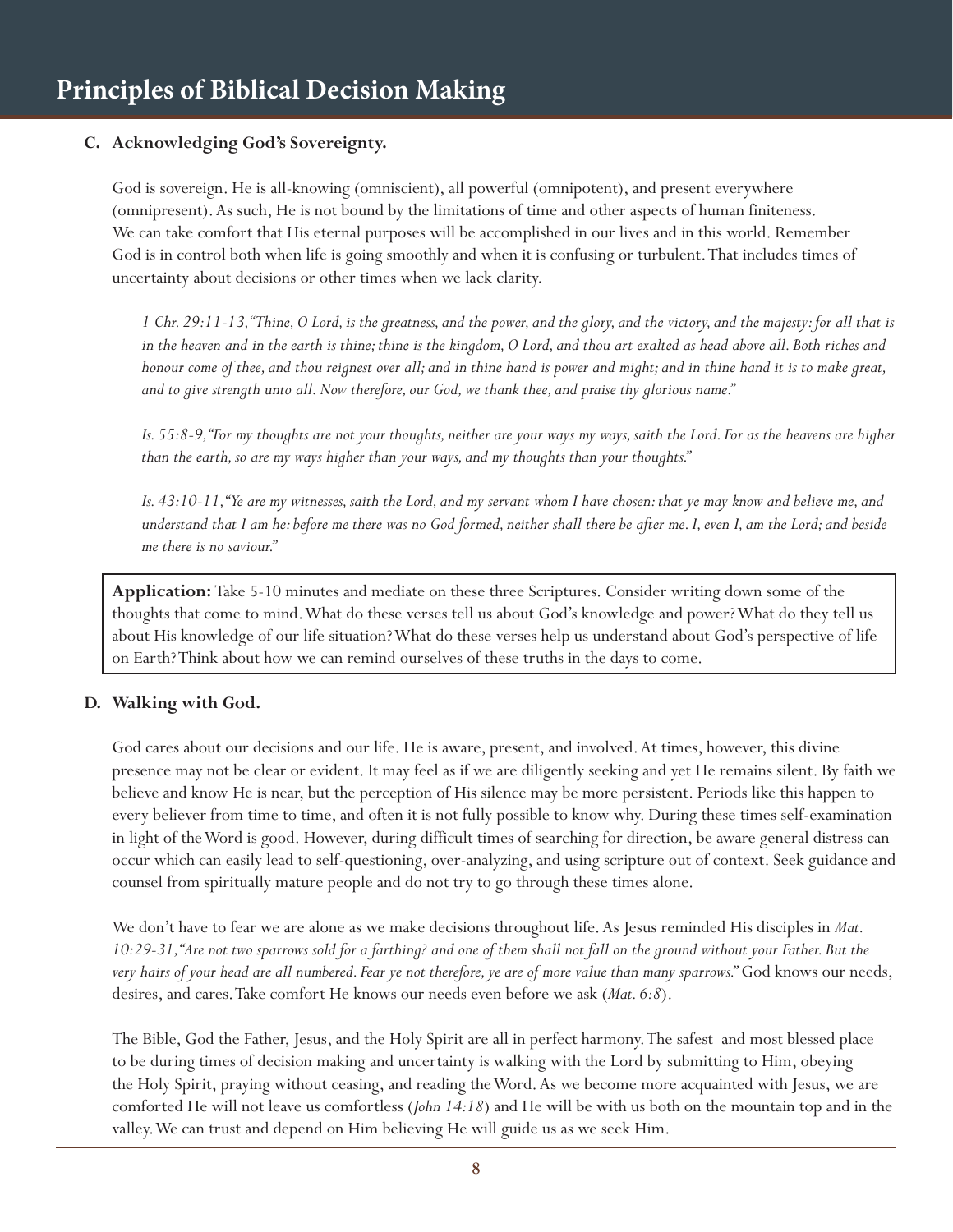*Jer. 29:11-13, "For I know the thoughts that I think toward you, saith the LORD, thoughts of peace, and not of evil, to give you an expected end. Then shall ye call upon me, and ye shall go and pray unto me, and I will hearken unto you. And ye shall seek me, and find me, when ye shall search for me with all your heart."*

*John 10:27, "My sheep hear my voice, and I know them, and they follow me:"*

**Application:** Take 5-10 minutes to meditate on these verses. What do they teach about God's care in times of decision making and uncertainty? What do they indicate about who God wants you to be? Think about how we can trust the promises in these verses even when we don't have clarity or certainty in life.

#### **E. Praying for Direction.**

Fervent prayer is a key to requesting wisdom from God and submitting our will to His. God is a loving heavenly Father who wants the best for us. His plans and purposes are for our good and the benefit of His kingdom. Therefore, while submitting our will to God can be a difficult task, it also can provide us with great peace and comfort. God is good and trustworthy. He is willing and ready to give us wisdom to deal with issues we face. As Paul earnestly prayed in *2 Cor. 12:7-10* to have his *"thorn in the flesh"* removed so should we earnestly bring our requests before God. We must also realize, as Paul did in this passage, that submitting our requests to the Lord means we are entrusting Him to answer as He knows best. Making adequate time for prayer can be a difficult challenge, but it must be a priority.

*Jas. 1:5-6, "If any of you lack wisdom, let him ask of God, that giveth to all men liberally, and upbraideth not; and it shall be given him. But let him ask in faith, nothing wavering. For he that wavereth is like a wave of the sea driven with the wind and tossed.*

*Mat. 7:7-8, "Ask, and it shall be given you; seek, and ye shall find; knock, and it shall be opened unto you: For every one that asketh receiveth; and he that seeketh findeth; and to him that knocketh it shall be opened."*

**Application:** We must all guard against viewing prayer to God in a manner similar to a "vending machine." We don't simply put in two prayers and out comes an answer. Sometimes God's answers are not what we would have chosen. Give some thought to how we can be intentional about praying in a manner that brings our requests to God with thanksgiving (*Phil. 4:6*) while also being humbly mindful that we don't always know what we need or what outcomes will be best in light of God's plan (*Rom. 8:26, 2 Cor. 12:9-10*).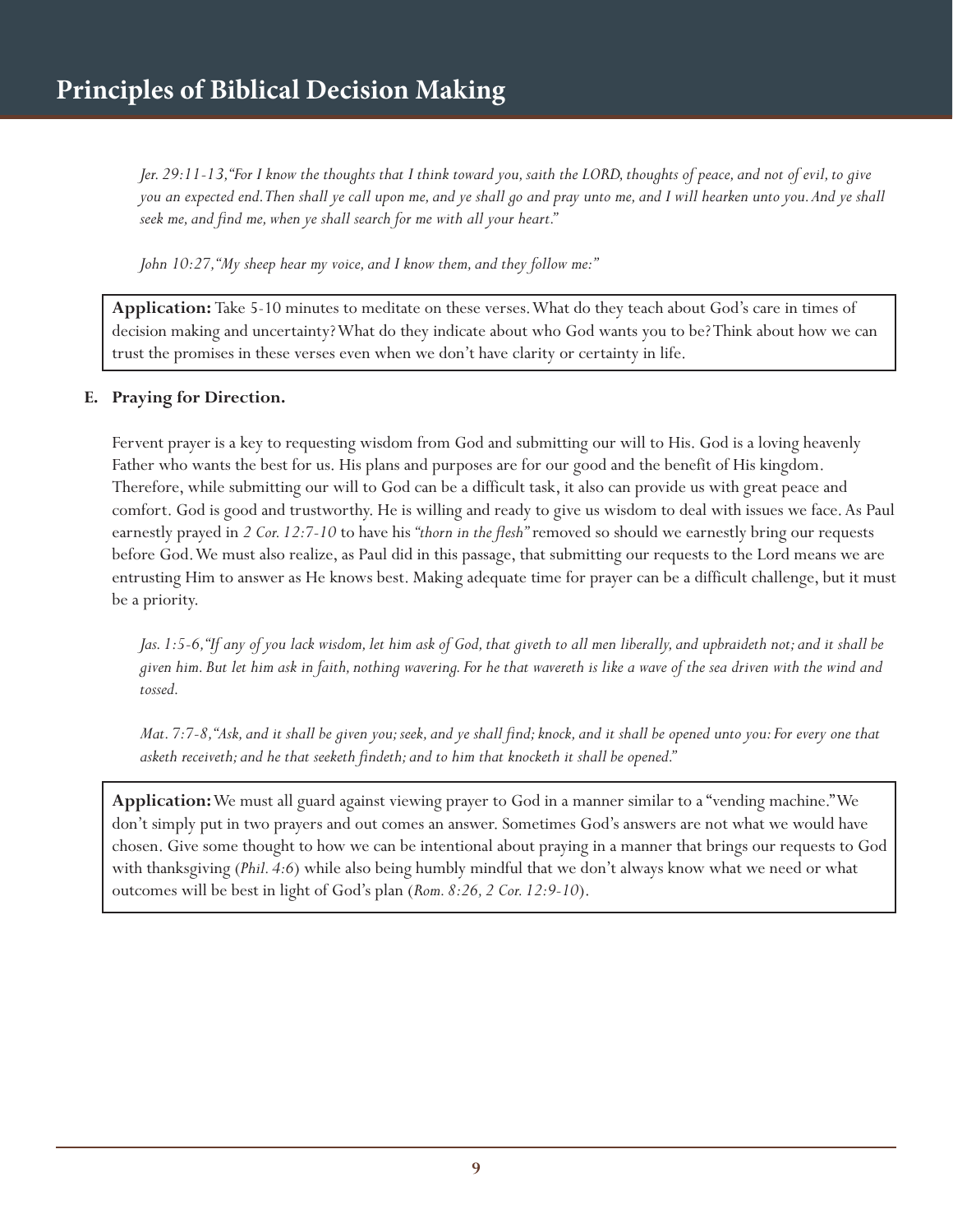### **F. Seeking Wise Counsel.**

The principle of seeking wise counsel is shown throughout the Bible. No one should make life-changing decisions without receiving Godly counsel. It is wise to think through who we can talk to when we need advice or direction (i.e. elder, parents, mentor).

*Prov. 15:22, "Without counsel purposes are disappointed: but in the multitude of counsellors they are established."*

*Prov. 1:5, "A wise man will hear, and will increase learning; and a man of understanding shall attain unto wise counsels:"*

*Prov. 12:15, "The way of a fool is right in his own eyes: but he that hearkeneth unto counsel is wise."*

*Prov. 19:20-21, "Hear counsel, and receive instruction, that thou mayest be wise in thy latter end. There are many devices in a man's heart; nevertheless the counsel of the Lord, that shall stand."*

Wise counsel will help us seek God's best for our lives by looking at all sides of issues. Wise counselors turn their own will and agenda over to God as they help guide us. It is better to receive counsel from those who can help review pros/cons and strengths/weaknesses of our decisions rather than listening to those who simply tell us what we want to hear or criticize us. As *Prov. 27:6* shares, *"Faithful are the wounds of a friend; but the kisses of an enemy are deceitful."* The Bible notes that choosing poor counselors can have disastrous consequences, so it important to be intentional about whom we seek out (see the story of Rehoboam in *2 Chr. 10*).

Below are some characteristics of someone to seek out for guidance and wise counsel:

- Genuinely concerned for you and either knows or is willing to learn about your background.
- Known to be biblically sound, spiritually mature, and aware of their own blind spots.
- Skilled at listening and asking good questions.
- Somewhat experienced, knowledgeable, or trained in the area you are seeking guidance about (i.e. using an experienced professional when making career decisions).
- Exercises confidentiality and uses discretion.
- Exemplifies humility and gentleness, yet loves you enough to tell you the truth or where you may be interpreting situations in error (even if it hurts).
- Provides an honest opinion and is direct when necessary.
- Able to be objective in the situation.

**Application:** First, in light of the scriptures listed above, how have we done at seeking counsel when we previously faced decisions in life? Identifying the 3-5 closest confidants we seek counsel from and reviewing them in light of the list of characteristics can be beneficial. Are there any people on the list that we should try to talk with more often? Are there any individuals who have been counseling us which don't meet the criteria? What do we need to do differently?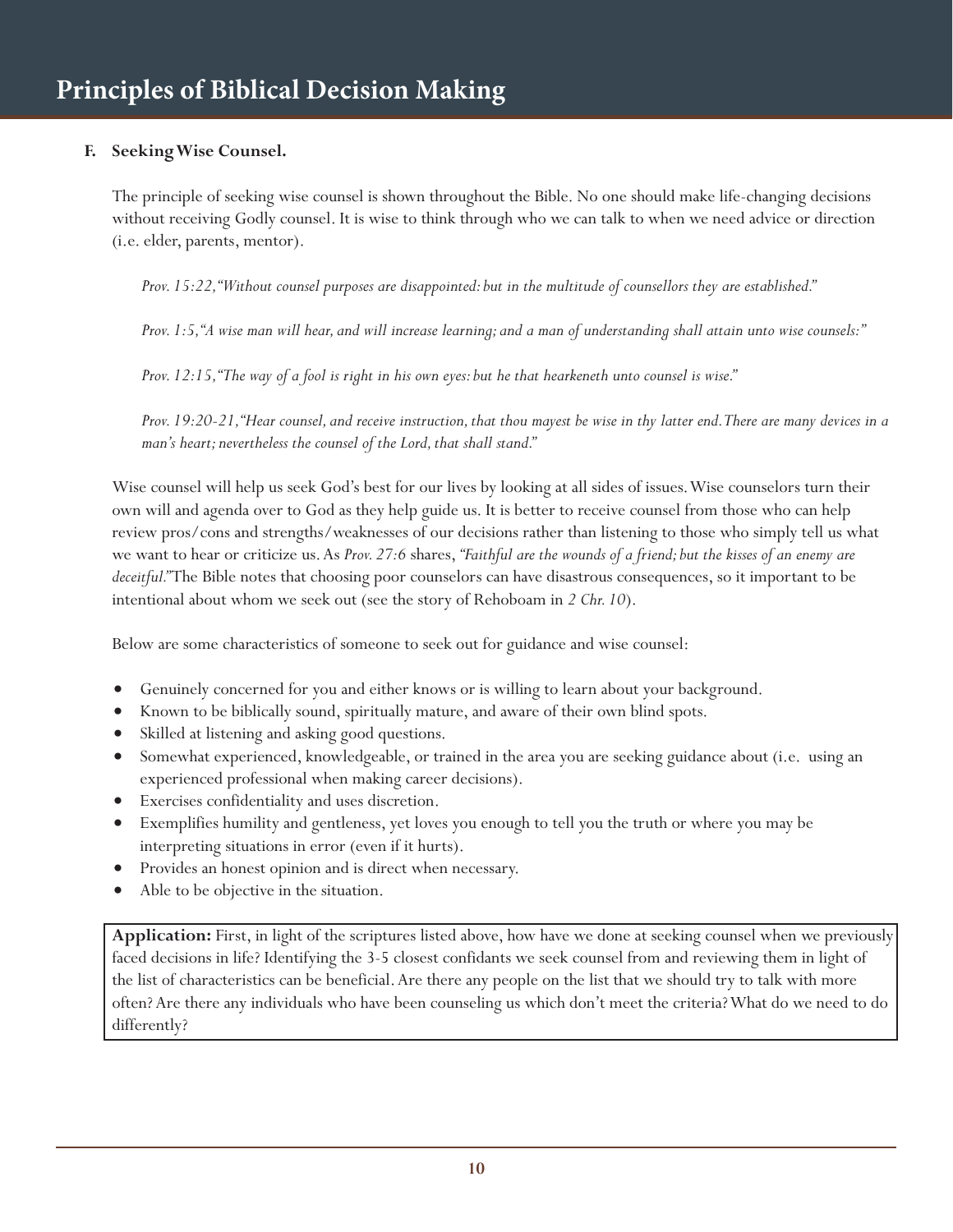### **G. Trusting and Having a Surrendered Heart.**

Sometime in life, we will experience a wholesome desire that goes unmet. For instance, we often wonder why a loved one who was ill had to die instead of be healed. Another example is we believe we are supposed to marry and even conclude we are ready to marry and yet it still hasn't happened. Often, it is impossible to know why. Our struggle to understand why God hasn't answered can lead to frustration and discouragement. This becomes the moment where trust in God is most crucial. Trust by definition is leaning on God and maintaining our faith in Him when we don't have clear understanding. We can take comfort in knowing that God understands the fact we don't understand. Thankfully, even in the midst of disappointment and hurt, we have the assurance of God's sustaining grace in our lives.

*Ps. 62:8, "Trust in him at all times; ye people, pour out your heart before him: God is a refuge for us."*

*Jer. 17:7-8, "Blessed is the man that trusteth in the Lord, and whose hope the Lord is. For he shall be as a tree planted by the waters, and that spreadeth out her roots by the river, and shall not see when heat cometh, but her leaf shall be green; and shall not be careful in the year of drought, neither shall cease from yielding fruit."*

Having a surrendered heart means accepting His will may be different from ours. It doesn't mean we were wrong in having our desires, but it does mean we should continually submit our hopes, dreams, and plans to Him. Most of us struggle with this to some degree. Do not be discouraged, but keep turning hopes, dreams, and plans over to God. We shouldn't hesitate to make our requests known to God; however, we must always remember to follow Christ's example in *Luke 22:42* and say, *"not my will, but thine, be done."*

*Jas. 4:15, "For that ye ought to say, If the Lord will, we shall live, and do this, or that."*

*1 John 5:14-15, "And this is the confidence that we have in him, that, if we ask any thing according to his will, he heareth us: And if we know that he hear us, whatsoever we ask, we know that we have the petitions that we desired of him."*

*Mat.* 7:9-11, "Or what man is there of you, whom if his son ask bread, will he give him a stone? Or if he ask a fish, will he give *him a serpent? If ye then, being evil, know how to give good gifts unto your children, how much more shall your Father which is in heaven give good things to them that ask him?"*

**Application:** Take a few minutes to think about life and the concept of being surrendered to God. What areas of life are easiest for us to trust God with? What areas are the most difficult to turn over to Him? For the issues we tend to struggle in turning over to God, we often must surrender and then surrender them again. Pray and thank God for understanding the challenges we face with surrendering an issue or a decision to Him. Then ask Him to grant grace to trust Him with this challenge. Seek to reach the point where you are surrendered and open to living with the potential consequences of your decision, whatever these consequences might be. Share this commitment with a spiritual mentor.

#### **H. Waiting on God's Timing.**

We must accept that 'waiting on the Lord' is often part of the decision-making process. Many times patient waiting is necessary as circumstances develop or change over time in order to know what to do next. God is working even when we do not see or understand it.